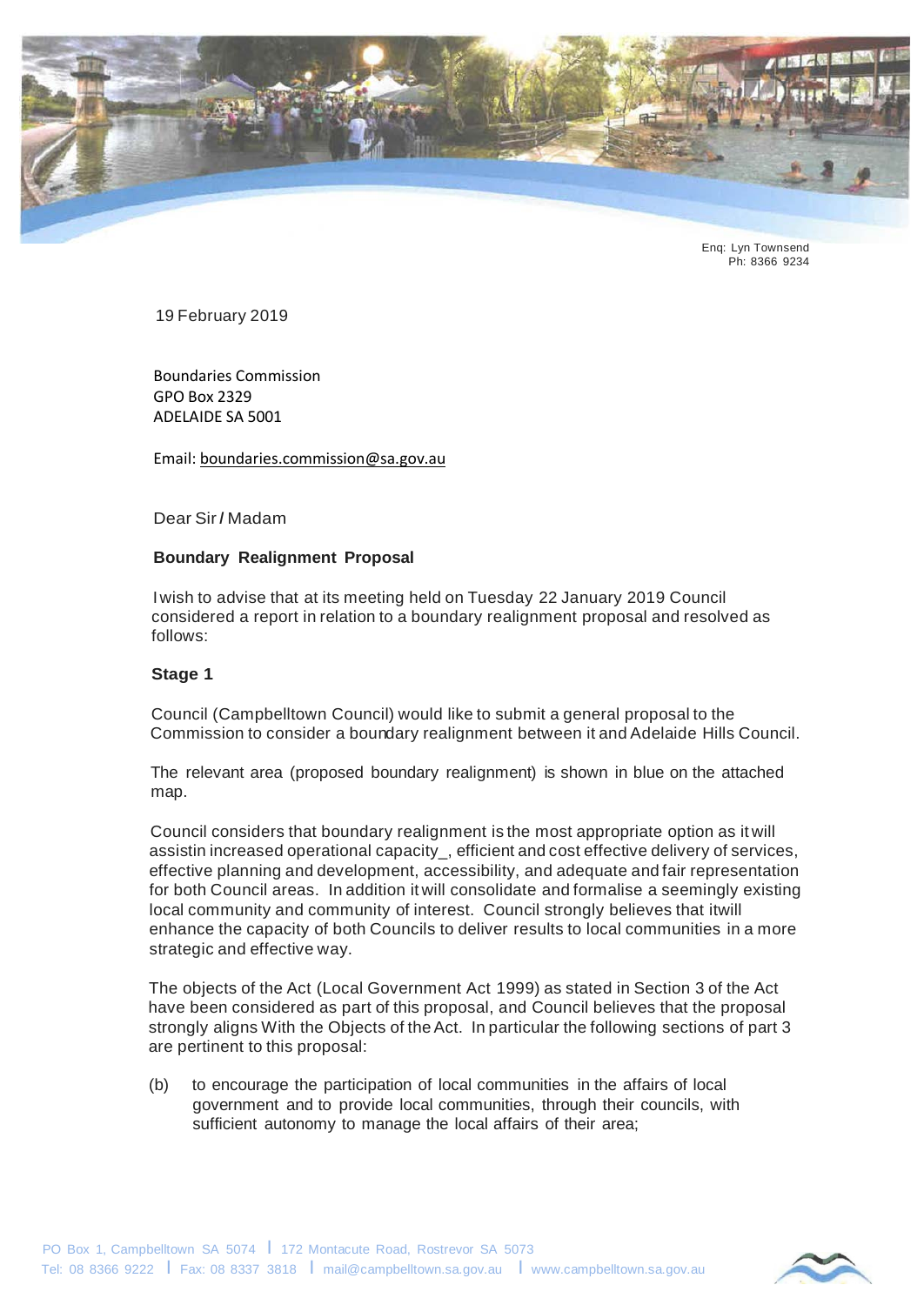$\omega$ 

Providing a qu;;fity lifestyle

CAMPBELLTOWN<br>CITY COUNCIL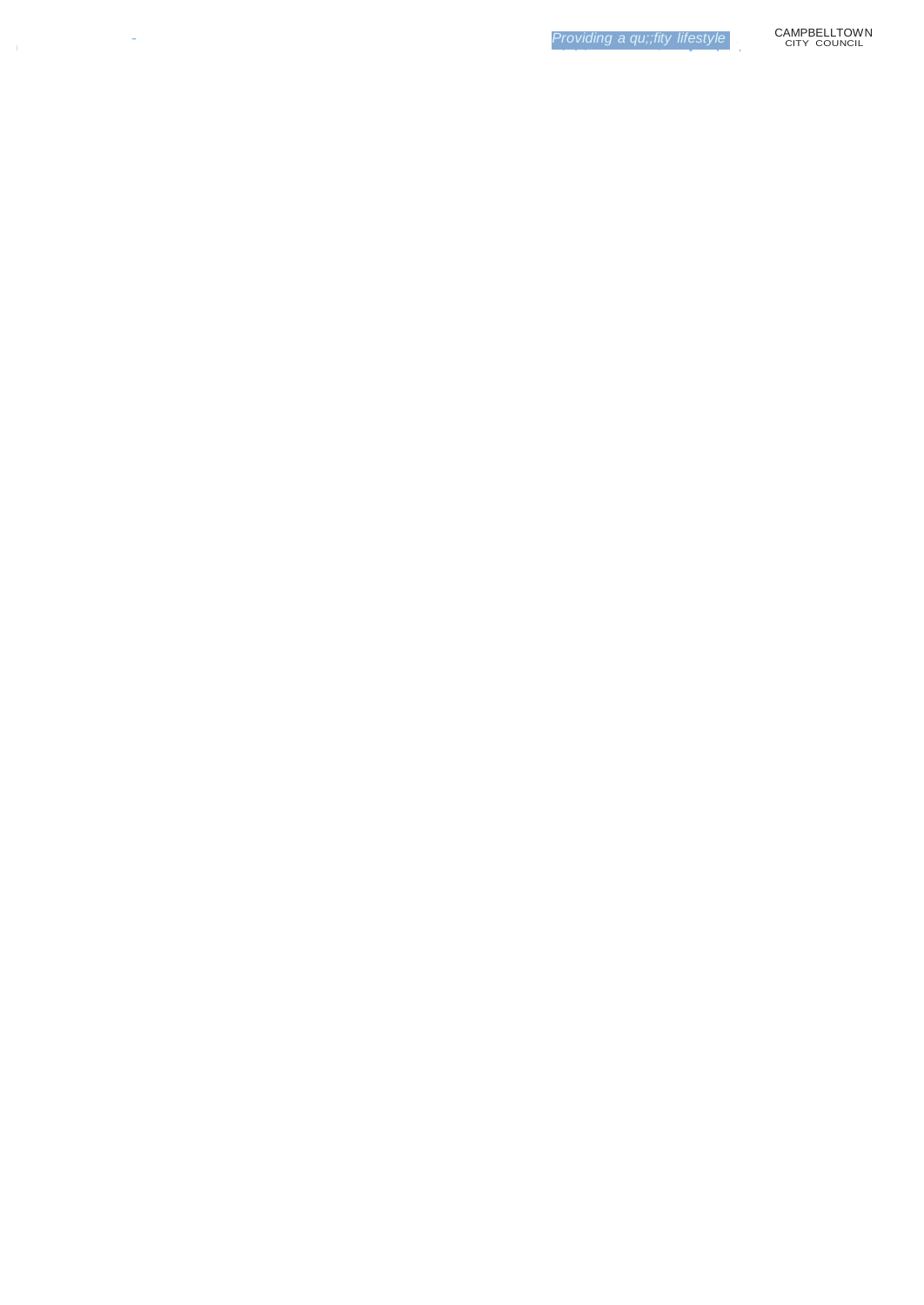Council believes that the residents in the relevant area more closely align with the Campbelltown Council area than the Adelaide Hills Council area. Preliminary discussions initiated by residents from the area have indicated that they feel like they live and either work or play in the Campbelltown Council area and access services provided by Campbelltown Council. Some of them already participate in Council's community engagement as many decisions that Council make directly affect them. The boundary realignment would potentially formalise an existing 'local community' and enable residents to formally participate in Council decision making, and increase civic pride.

(e) to improve the capacity of the local government system to plan for, develop and manage local areas and to enhance the capacity of councils to act within their local areas as participants in the Australian system of representative government.

The residents in the relevant area are closely aligned to Council, and as previously stated the realignment would formalise this situation. Council recognises that there is some uniqueness contained within the relevant area and as such would plan to have a separate policy area in Council's Development Plan for the relevant parts within this area.

(f) to encourage local government to provide appropriate services and facilities to meet the present and future needs of local communities

Efficient and relevant service delivery, and provision of facilities is a key component to the realignment proposal. Residents in the relevant area use and associate with services and facilities within the Council area. It makes sense for both Councils from an efficient cost effective service delivery perspective, for residents within the relevant area to be serviced by that Council. Generally residents within the relevant area avail themselves to Campbelltown's services on a regular basis, and potentially shop, recreate, and educate in the Campbelltown area.

Council has also closely considered the Section 26 Principles that the Commission is required to have regard to in making boundary reform decisions. Council is confident that the proposed boundary alignment meets the Section 26 Principles and is well positioned to formally reply to each principle in Stage 2 of the proposal, and demonstrate how the proposed realignment meets each of these principles.

If you have any queries, please contact me on the above number. I look forward to hearing from you.

Yours faithfully

'f )

Paul Di lulio Chief Executive Officer